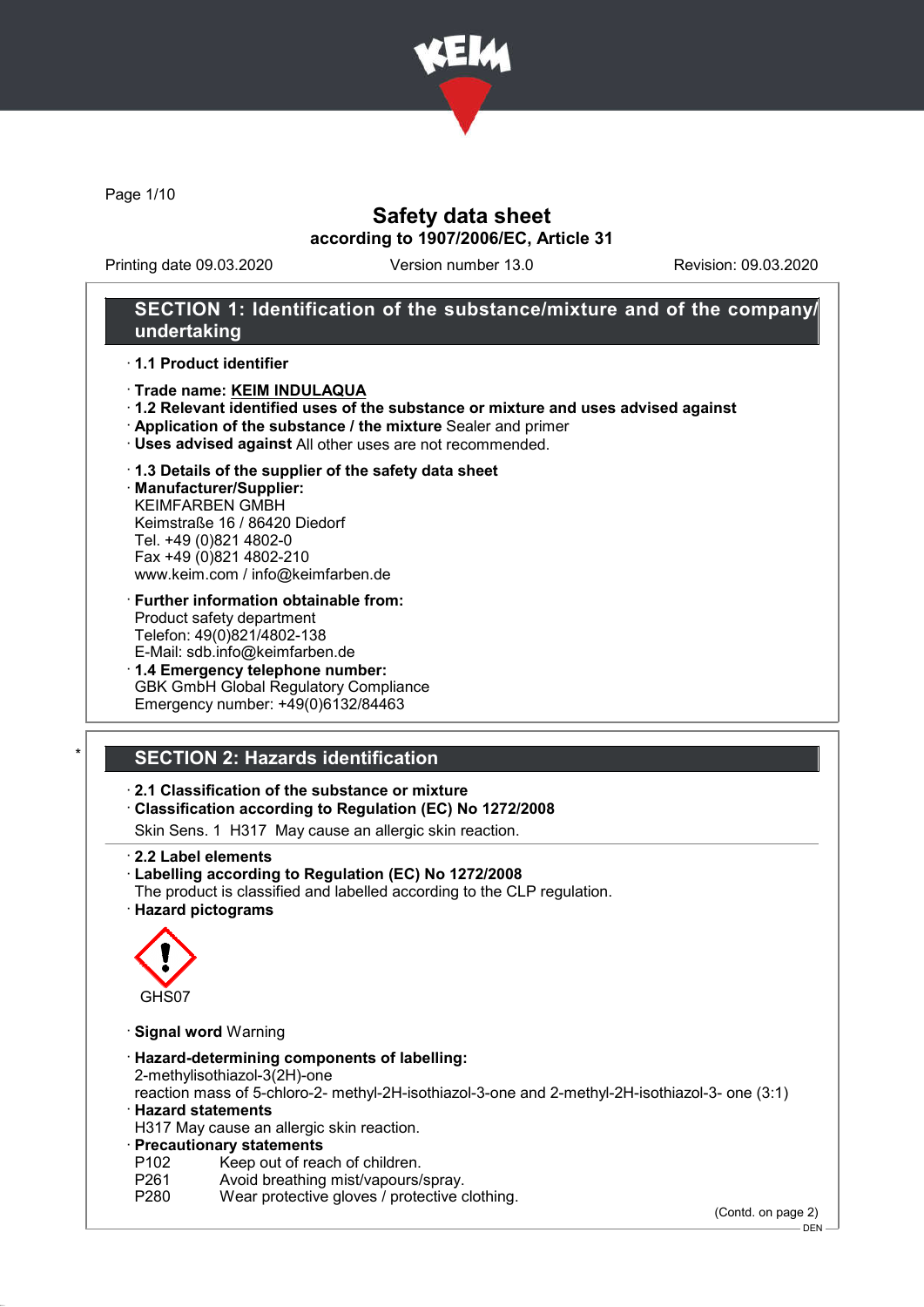

Page 2/10

## Safety data sheet according to 1907/2006/EC, Article 31

Printing date 09.03.2020 Version number 13.0 Revision: 09.03.2020

#### Trade name: KEIM INDULAQUA

(Contd. of page 1)

P302+P352 IF ON SKIN: Wash with plenty of soap and water. P333+P313 If skin irritation or rash occurs: Get medical advice/attention.

P362+P364 Take off contaminated clothing and wash it before reuse.

P501 Dispose of contents/container in accordance with regional/national regulations.

· 2.3 Other hazards

### · Results of PBT and vPvB assessment

· PBT: Not applicable

· vPvB: Not applicable

# SECTION 3: Composition/information on ingredients

· 3.2 Mixtures

· Description: Watery copolymer-dispersion.

| · Dangerous components:                         |                                                                                                                                                     |            |
|-------------------------------------------------|-----------------------------------------------------------------------------------------------------------------------------------------------------|------------|
| CAS: 2682-20-4                                  | 2-methylisothiazol-3(2H)-one                                                                                                                        | $< 0.01\%$ |
| EINECS: 220-239-6<br>Index number: 613-326-00-9 | Acute Tox. 3, H301; Acute Tox. 3, H311; Acute Tox.<br>2, H330; Skin Corr. 1B, H314; Eye Dam. 1, H318;                                               |            |
|                                                 | Aquatic Acute 1, H400; Aquatic Chronic 1, H410;<br><b>∕i</b> Skin Sens. 1A, H317                                                                    |            |
| CAS: 55965-84-9<br>EC number: 611-341-5         | reaction mass of 5-chloro-2- methyl-2H-isothiazol-3-one<br>and 2-methyl-2H-isothiazol-3- one (3:1)                                                  | < 0.0015%  |
|                                                 | Index number: 613-167-00-5 Acute Tox. 3, H301; Acute Tox. 2, H310; Acute Tox. 2, H310; Acute Tox. 2, H330; → Skin Corr. 1C, H314; Eye Dam. 1, H318; |            |
|                                                 | Aquatic Acute 1, H400; Aquatic Chronic 1, H410;<br><b>Skin Sens. 1A, H317</b>                                                                       |            |

· Additional information: For the wording of the listed hazard phrases refer to section 16.

## SECTION 4: First aid measures

### · 4.1 Description of first aid measures

· General information:

With appearance of symptoms or in cases of doubt seek medical advice .

- When seeing the doctor we suggest to present this safety data sheet.
- · After inhalation:

Take affected people into fresh air and keep quiet.

Seek medical treatment in case of complaints.

After skin contact: Immediately wash with water and soap and rinse thoroughly. Do not use solvents or thinners.

If skin irritation continues, consult a doctor.

- · After eye contact:
- Rinse opened eye for several minutes under running water. Then consult a doctor.
- After swallowing:

Rinse mouth and throat well with water.

Do not induce vomiting; call for medical help immediately.

(Contd. on page 3)

DEN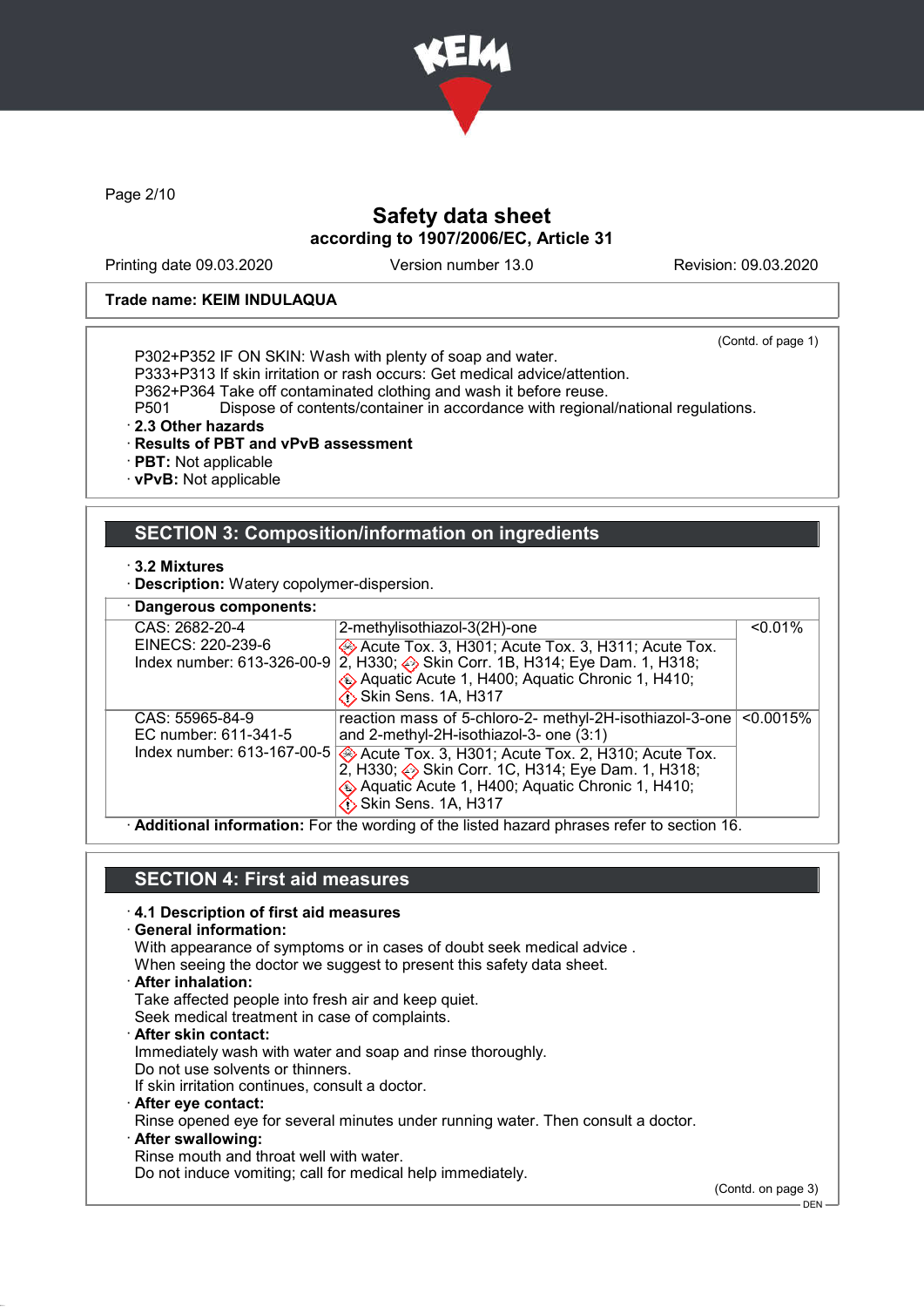

Page 3/10

## Safety data sheet according to 1907/2006/EC, Article 31

Printing date 09.03.2020 Version number 13.0 Revision: 09.03.2020

#### Trade name: KEIM INDULAQUA

· 4.2 Most important symptoms and effects, both acute and delayed No further relevant information available.

(Contd. of page 2)

· 4.3 Indication of any immediate medical attention and special treatment needed No further relevant information available.

## SECTION 5: Firefighting measures

### · 5.1 Extinguishing media

- · Suitable extinguishing agents:
- CO2, powder or water spray. Fight larger fires with water spray or alcohol resistant foam.
- · For safety reasons unsuitable extinguishing agents: Water with full jet
- · 5.2 Special hazards arising from the substance or mixture In case of fire, the following can be released: carbon oxide (COx)

acrylic monomers

- · 5.3 Advice for firefighters
- · Specila protective equipment: Wear self-contained respiratory protective device.
- · Additional information

Dispose of fire debris and contaminated fire fighting water in accordance with official regulations. The product itself is not inflammable. The remaining polymer after ablating of the aqueous phase is flammable.

In case of fire do not breathe smoke, fumes and vapours.

Cool endangered receptacles with water spray.

## SECTION 6: Accidental release measures

· 6.1 Personal precautions, protective equipment and emergency procedures Ensure adequate ventilation Avoid contact with skin and eyes. Respect the protection rules (see section 7 a. 8). Particular danger of slipping on leaked/spilled product. · 6.2 Environmental precautions: Do not allow product to reach soil, sewage system or any water course. Follow local governmental rules and regulations. · 6.3 Methods and material for containment and cleaning up: Close drainages (risk of blocking due to polymer precipitation) Absorb with non-combustible liquid-binding material (sand, earth, diatomite, vermiculite). Dispose of the material collected according to regulations. Clear contaminated areas thoroughly. Flush rests with sufficient amount of water. · 6.4 Reference to other sections See Section 7 for information on safe handling. See Section 8 for information on personal protection equipment. See Section 13 for disposal information. DEN

(Contd. on page 4)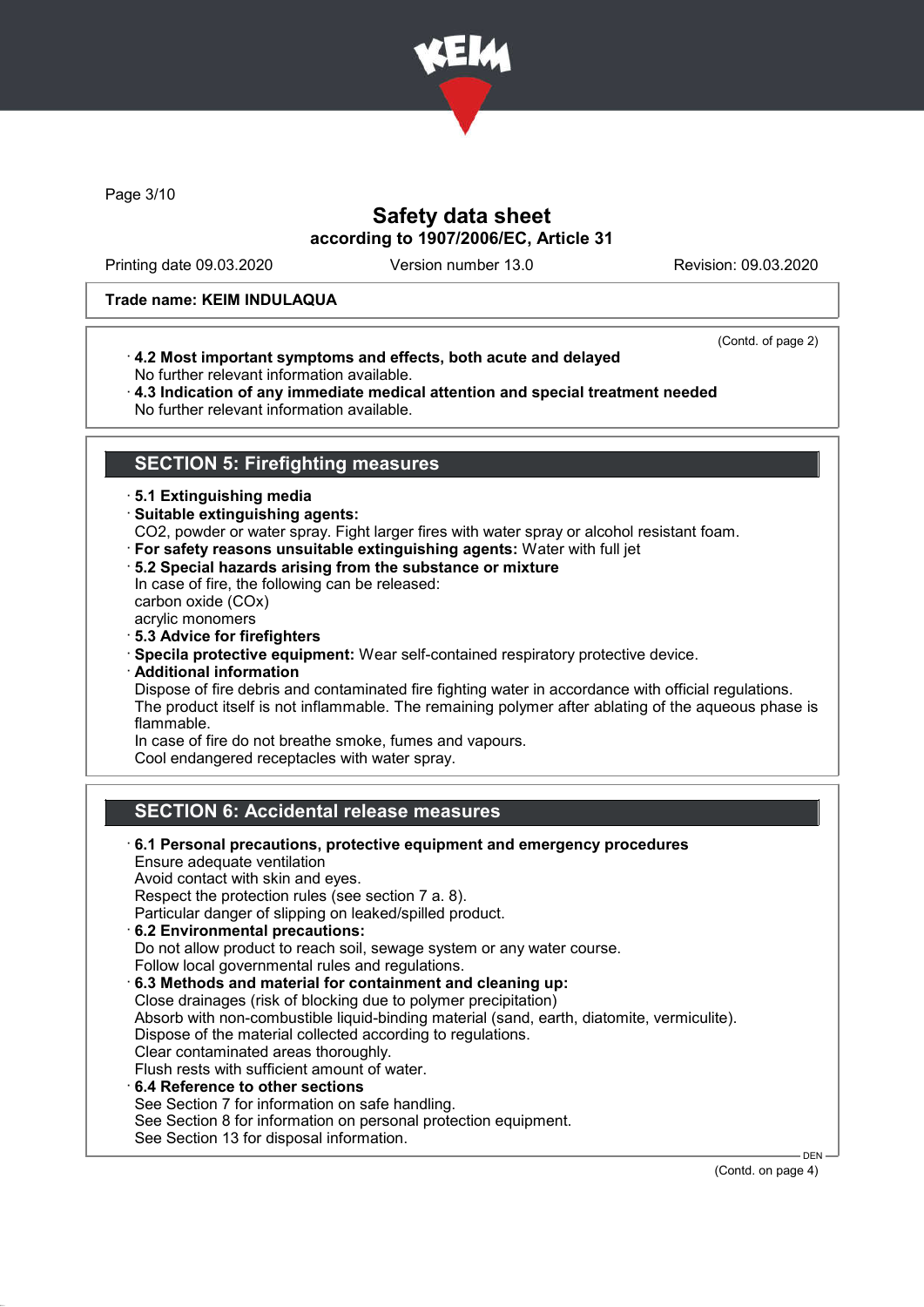

Page 4/10

## Safety data sheet according to 1907/2006/EC, Article 31

Printing date 09.03.2020 Version number 13.0 Revision: 09.03.2020

Trade name: KEIM INDULAQUA

(Contd. of page 3)

## SECTION 7: Handling and storage

### · 7.1 Precautions for safe handling

Keep receptacles tightly sealed.

Avoid contact with skin and eyes.

Do not inhale aerosols.

Ensure good ventilation/exhaustion at the workplace.

See item 8 (8.2) for information about suitable protective equipment and technical precautions. Respect the protection rules.

- Information about fire and explosion protection: Cool endangered receptacles with water spray. Keep ignition sources away - Do not smoke.
- · 7.2 Conditions for safe storage, including any incompatibilities
- · Storage:
- · Requirements to be met by storerooms and receptacles: Keep in the original containers in a cool and dry place. Store only in unopened original receptacles.
- · Information about storage in one common storage facility: Not required.
- · Further information about storage conditions:

Please note information on label Protect from frost. Protect from heat and direct sunlight.

- · Storage class: 12
- · 7.3 Specific end use(s) No further relevant information available.

## SECTION 8: Exposure controls/personal protection

### · 8.1 Control parameters

### · Ingredients with limit values that require monitoring at the workplace:

2682-20-4 2-methylisothiazol-3(2H)-one

MAK (Germany) Long-term value: 0.2 E mg/m<sup>3</sup> vgl. Abschn. Xc

### 55965-84-9 reaction mass of 5-chloro-2- methyl-2H-isothiazol-3-one and 2-methyl-2Hisothiazol-3- one (3:1)

MAK (Germany) Long-term value: 0.2E ma/m<sup>3</sup> vgl.Abschn.Xc

· Additional information: The lists valid during the making were used as basis.

#### · 8.2 Exposure controls

- · Personal protective equipment:
- · General protective and hygienic measures:

Avoid contact with the eyes and skin.

Do not inhale aerosols.

Wash hands before breaks and at the end of work.

Immediately remove all soiled and contaminated clothing.

(Contd. on page 5)

 $-$  DEN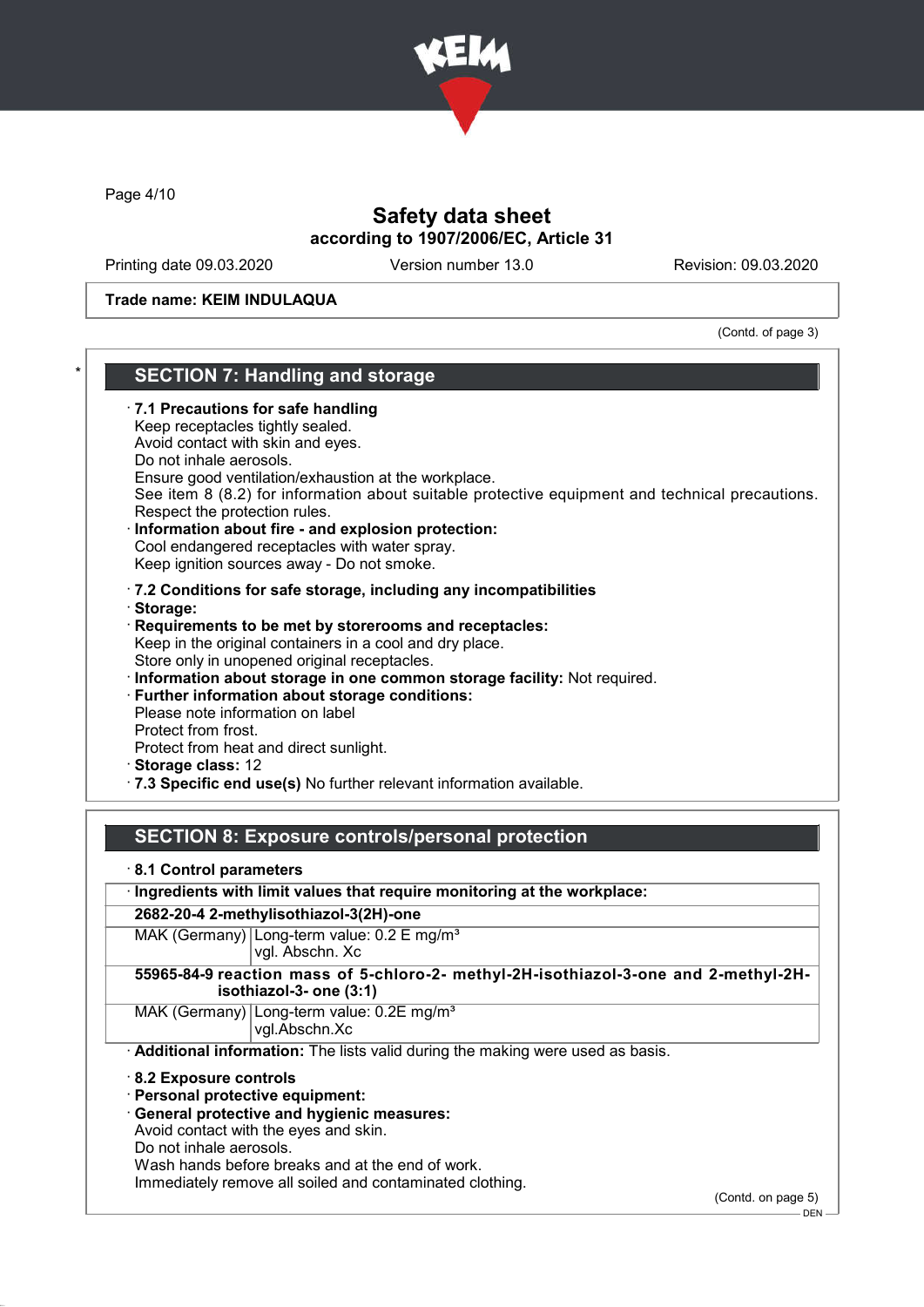

Page 5/10

## Safety data sheet according to 1907/2006/EC, Article 31

Printing date 09.03.2020 Version number 13.0 Revision: 09.03.2020

(Contd. of page 4)

#### Trade name: KEIM INDULAQUA

#### · Respiratory protection:

Use suitable respiratory protective device only when aerosol or mist is formed. Combination filter A/P

- · Protection of hands: Protective gloves
- · Material of gloves

suitable material e.g.:

Nitrile rubber, NBR

Neoprene gloves

Recommended thickness of the material:  $> 0.5$  mm

The selection of the suitable gloves does not only depend on the material, but also on further marks of quality and varies from manufacturer to manufacturer. As the product is a preparation of several substances, the resistance of the glove material can not be calculated in advance and has therefore to be checked prior to the application.

Penetration time of glove material Value for the permeation: level  $\geq 6$  (480 min) The determined penetration times according to EN 16523-1:2015 are not performed under practical

conditions. Therefore a maximum wearing time, which corresponds to 50% of the penetration time, is recommended.

The exact break trough time has to be found out by the manufacturer of the protective gloves and has to be observed.

- · Eye protection: Safety glasses
- · Body protection: Protective work clothing
- · Limitation and supervision of exposure into the environment See Section 12 and 6.2

# SECTION 9: Physical and chemical properties

| 9.1 Information on basic physical and chemical properties<br>· General Information                                      |                                 |                    |
|-------------------------------------------------------------------------------------------------------------------------|---------------------------------|--------------------|
| · Appearance:                                                                                                           |                                 |                    |
| Form:                                                                                                                   | Fluid                           |                    |
| Colour:<br>· Odour:                                                                                                     | milky, bluish<br>Characteristic |                    |
| Odour threshold:                                                                                                        | Not determined                  |                    |
|                                                                                                                         |                                 |                    |
| $\cdot$ pH-value at 20 °C:                                                                                              | $7-9*$                          |                    |
| $\cdot$ Change in condition<br><b>Melting point/freezing point:</b><br>Initial boiling point and boiling range: ~100 °C | $\sim$ 0 °C                     |                    |
| · Flash point:                                                                                                          | Not applicable                  |                    |
| · Flammability (solid, gas):                                                                                            | Not applicable                  |                    |
| · Ignition temperature:                                                                                                 | Not determined                  |                    |
| · Decomposition temperature:                                                                                            | Not determined                  |                    |
| · Auto-ignition temperature:                                                                                            | Product is not selfigniting.    |                    |
|                                                                                                                         |                                 | (Contd. on page 6) |
|                                                                                                                         |                                 | $DEN -$            |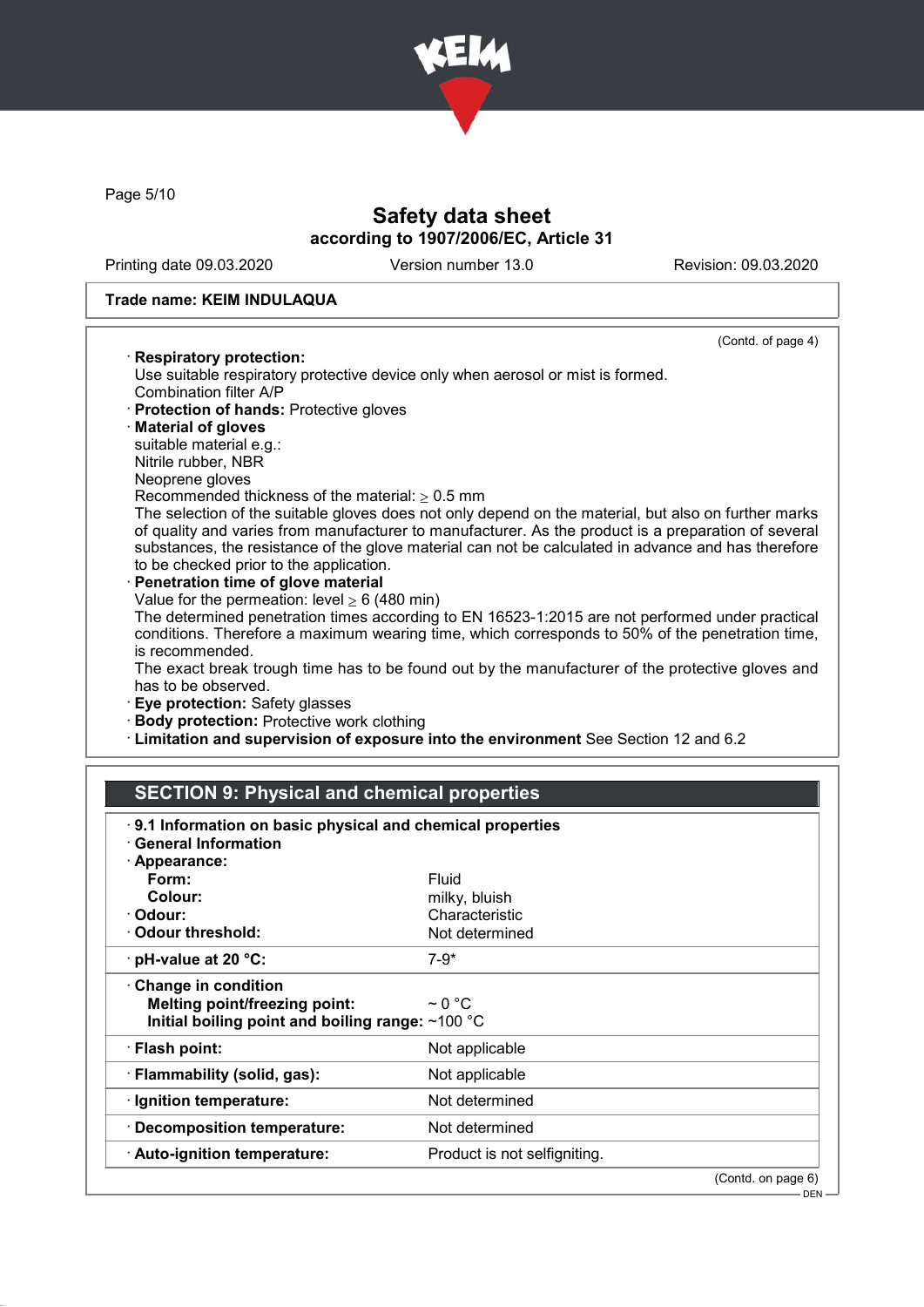

Page 6/10

## Safety data sheet according to 1907/2006/EC, Article 31

Printing date 09.03.2020 Version number 13.0 Revision: 09.03.2020

#### Trade name: KEIM INDULAQUA

|                                           | (Contd. of page 5)                                                              |  |
|-------------------------------------------|---------------------------------------------------------------------------------|--|
| <b>Explosive properties:</b>              | Product does not present an explosion hazard.                                   |  |
| <b>Explosion limits:</b>                  |                                                                                 |  |
| Lower:                                    | Not applicable                                                                  |  |
| Upper:                                    | Not applicable                                                                  |  |
| Oxidising properties:                     | Not applicable                                                                  |  |
| Vapour pressure at 20 °C:                 | $~23$ hPa                                                                       |  |
| · Density at 20 °C:                       | $1.0 - 1.1*$ g/cm <sup>3</sup>                                                  |  |
| · Relative density                        | Not determined                                                                  |  |
| · Vapour density                          | Not applicable                                                                  |  |
| $\cdot$ Evaporation rate                  | Not applicable.                                                                 |  |
| · Solubility in / Miscibility with        |                                                                                 |  |
| water:                                    | <b>Miscible</b>                                                                 |  |
| · Partition coefficient: n-octanol/water: | Not determined.                                                                 |  |
| · Viscosity:                              |                                                                                 |  |
| Dynamic:                                  | Not determined.                                                                 |  |
| Kinematic:                                | Not determined                                                                  |  |
| $\cdot$ 9.2 Other information             | * The values are for freshly produced material and may<br>change with the time. |  |

## SECTION 10: Stability and reactivity

· 10.1 Reactivity No further relevant information available.

- · 10.2 Chemical stability Stable under normal conditions of storage and use.
- · Thermal decomposition / conditions to be avoided:
- No decomposition if used according to specifications.
- · 10.3 Possibility of hazardous reactions No dangerous reactions known.
- · 10.4 Conditions to avoid No further relevant information available.
- · 10.5 Incompatible materials: No further relevant information available.
- · 10.6 Hazardous decomposition products:

At high temperature formation of flammable and harmful products.

In case of fire, the following can be released:

Carbon oxides (COx)

acrylic monomers

No hazardous decomposition products if stored and handled as prescribed.

## SECTION 11: Toxicological information

· 11.1 Information on toxicological effects

· Acute toxicity Based on available data, the classification criteria are not met.

· Primary irritant effect:

· Skin corrosion/irritation Frequent persistent contact with the skin may cause skin irritation.

(Contd. on page 7)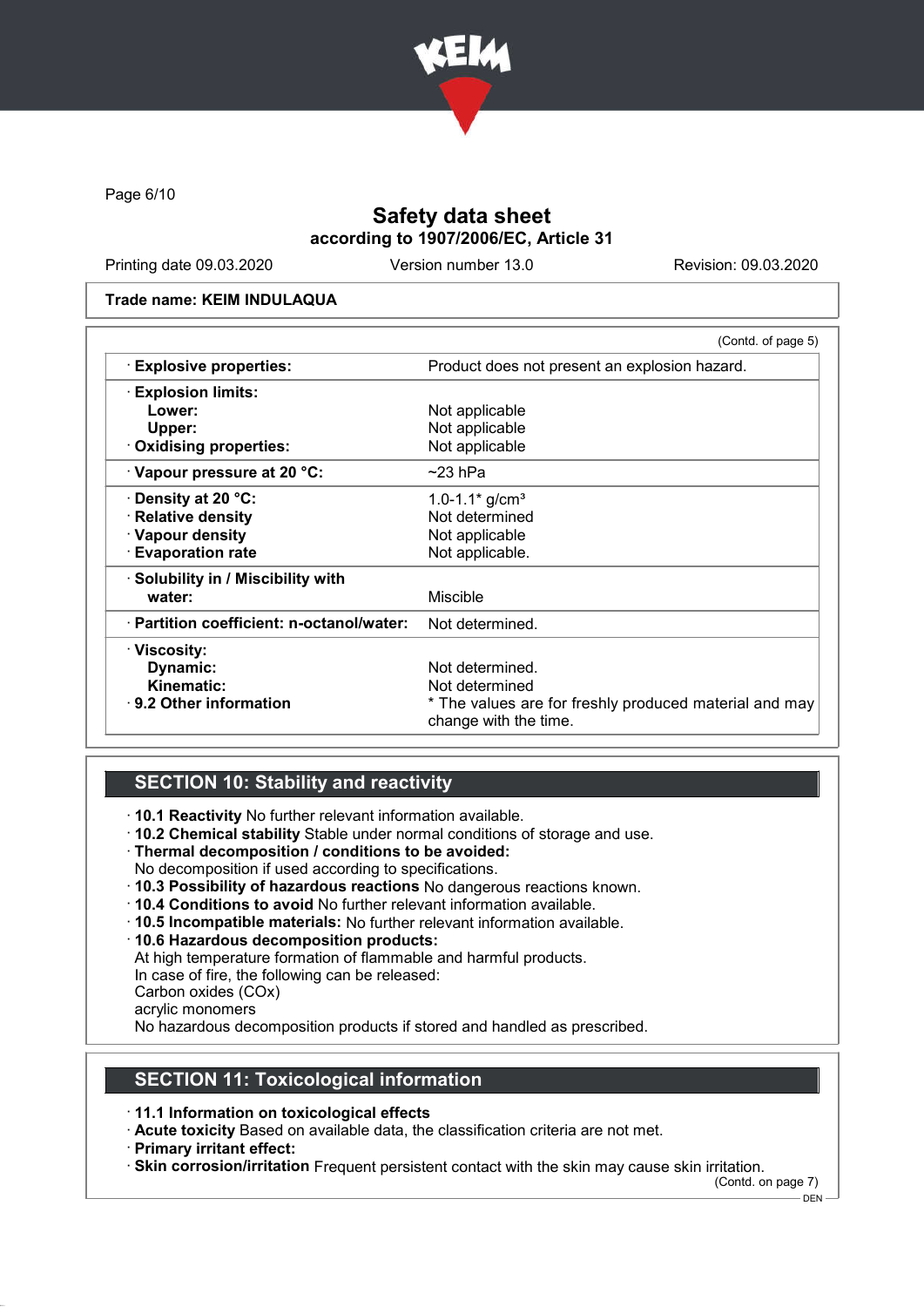

Page 7/10

## Safety data sheet according to 1907/2006/EC, Article 31

Printing date 09.03.2020 Version number 13.0 Revision: 09.03.2020

#### Trade name: KEIM INDULAQUA

- (Contd. of page 6) · Serious eye damage/irritation In case of longer exposure, irritating effect is possible.
- · during inhalation: Irritant effect possible.
- · during swallowing: Irritant effect possible
- · Respiratory or skin sensitisation
- Contains CIT/MIT (3:1), MIT.
- CIT = 5-chloro-2- methyl-2H-isothiazol-3-one
- MIT = 2-methylisothiazol-3(2H)-one
- May cause an allergic skin reaction.
- · Other information (about experimental toxicology):
- Experimental analysis are not available.

The product was not tested. The statements on toxicology have been derived from the properties of the individual components.

- · CMR effects (carcinogenity, mutagenicity and toxicity for reproduction) Not applicable
- · Germ cell mutagenicity Based on available data, the classification criteria are not met.
- · Carcinogenicity Based on available data, the classification criteria are not met.
- · Reproductive toxicity Based on available data, the classification criteria are not met.
- · STOT-single exposure Based on available data, the classification criteria are not met.
- · STOT-repeated exposure Based on available data, the classification criteria are not met.
- · Aspiration hazard Based on available data, the classification criteria are not met.

## SECTION 12: Ecological information

#### · 12.1 Toxicity

- · Aquatic toxicity: No further relevant information available.
- · 12.2 Persistence and degradability No further relevant information available.
- · Other information:

Elimination in biological waste water treatment plants is effected by flocculation, precipitation and adsorption on sewage sludge.

- · 12.3 Bioaccumulative potential No further relevant information available.
- · 12.4 Mobility in soil No further relevant information available.
- · Ecotoxical effects:
- · Other information: Pretreat waste water with help of precipitation.
- · Additional ecological information:
- · AOX-indication:

The product can take influence in small measure on the AOX-load of the waste water.

· According to the formulation contains the following heavy metals and compounds from the EU guideline NO. 2006/11/EC:

According to our current data base the product does not consist of any heavy metals or substances of EU-directives 76/464/EWG.

General notes: At present there are no ecotoxicological assessments.

Do not allow product to reach ground water, water course or sewage system.

Water hazard class 1 (German Regulation) (Self-assessment): slightly hazardous for water

- · 12.5 Results of PBT and vPvB assessment
- · PBT: Not applicable

· vPvB: Not applicable

(Contd. on page 8)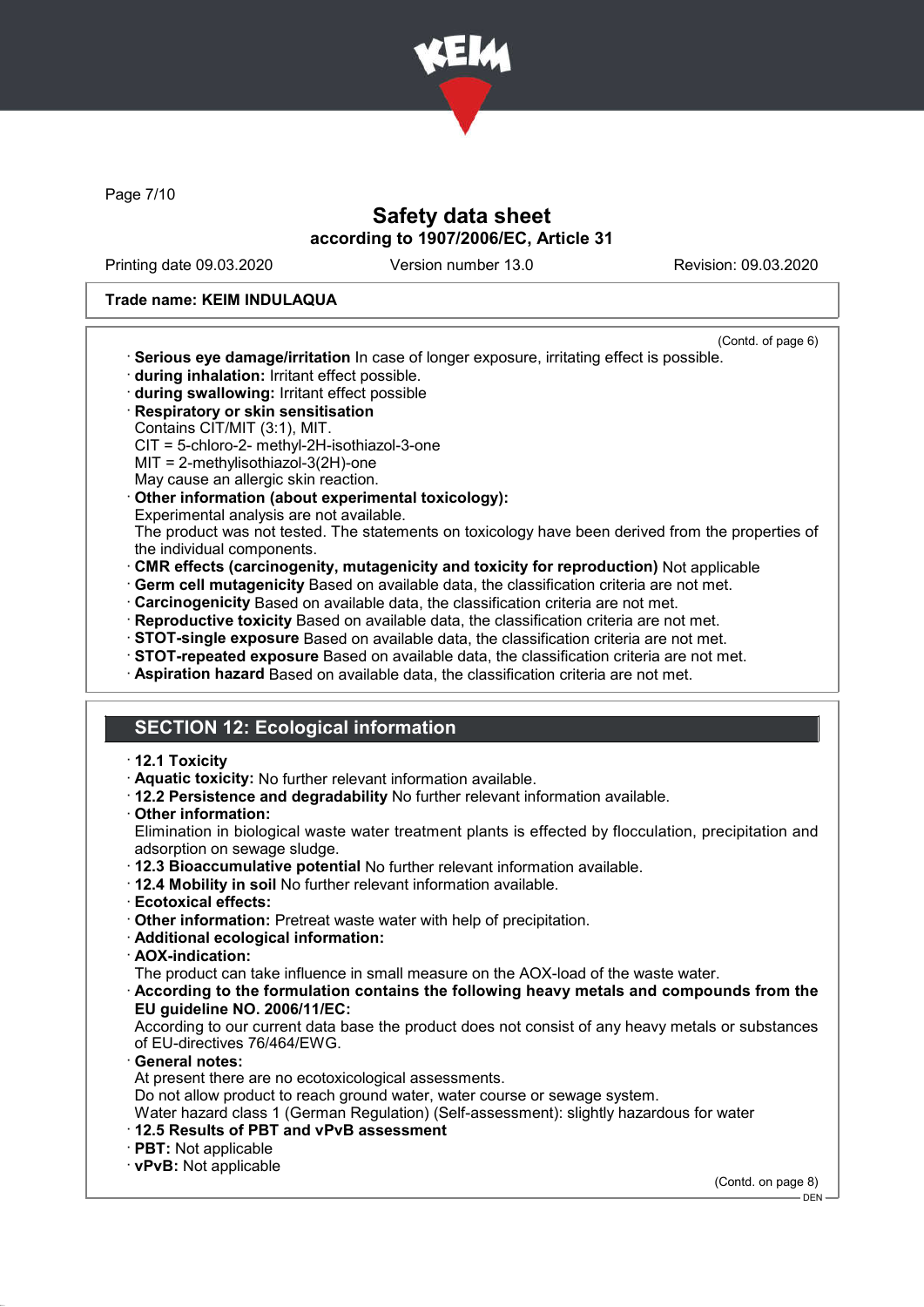

Page 8/10

# Safety data sheet according to 1907/2006/EC, Article 31

Printing date 09.03.2020 Version number 13.0 Revision: 09.03.2020

#### Trade name: KEIM INDULAQUA

### · 12.6 Other adverse effects No further relevant information available.

(Contd. of page 7)

## **SECTION 13: Disposal considerations**

· 13.1 Waste treatment methods

### **Recommendation**

Disposal must be made according to official regulations.

Must not be disposed with household garbage. Do not allow product to reach sewage system.

### · European waste catalogue

08 01 11\* waste paint and varnish containing organic solvents or other hazardous substances

· Uncleaned packaging:

· Recommendation: Disposal must be made according to official regulations.

· Recommended cleansing agents: Water, if necessary with cleansing agents.

| <b>SECTION 14: Transport information</b>                                   |                                                               |
|----------------------------------------------------------------------------|---------------------------------------------------------------|
| $\cdot$ 14.1 UN-Number<br>· ADR, IMDG, IATA                                | Void                                                          |
| 14.2 UN proper shipping name<br>· ADR, IMDG, IATA                          | Void                                                          |
| 14.3 Transport hazard class(es)                                            |                                                               |
| · ADR, IMDG, IATA<br>· Class                                               | Void                                                          |
| 14.4 Packing group<br>· ADR, IMDG, IATA                                    | Void                                                          |
| 14.5 Environmental hazards:<br>· Marine pollutant:                         | No                                                            |
| 14.6 Special precautions for user                                          | Not applicable                                                |
| 14.7 Transport in bulk according to Annex II<br>of Marpol and the IBC Code | Not applicable                                                |
| · Transport/Additional information:                                        | No dangerous good in sense of these transport<br>regulations. |
| · UN "Model Regulation":                                                   | Void                                                          |
|                                                                            | $DEN -$                                                       |

(Contd. on page 9)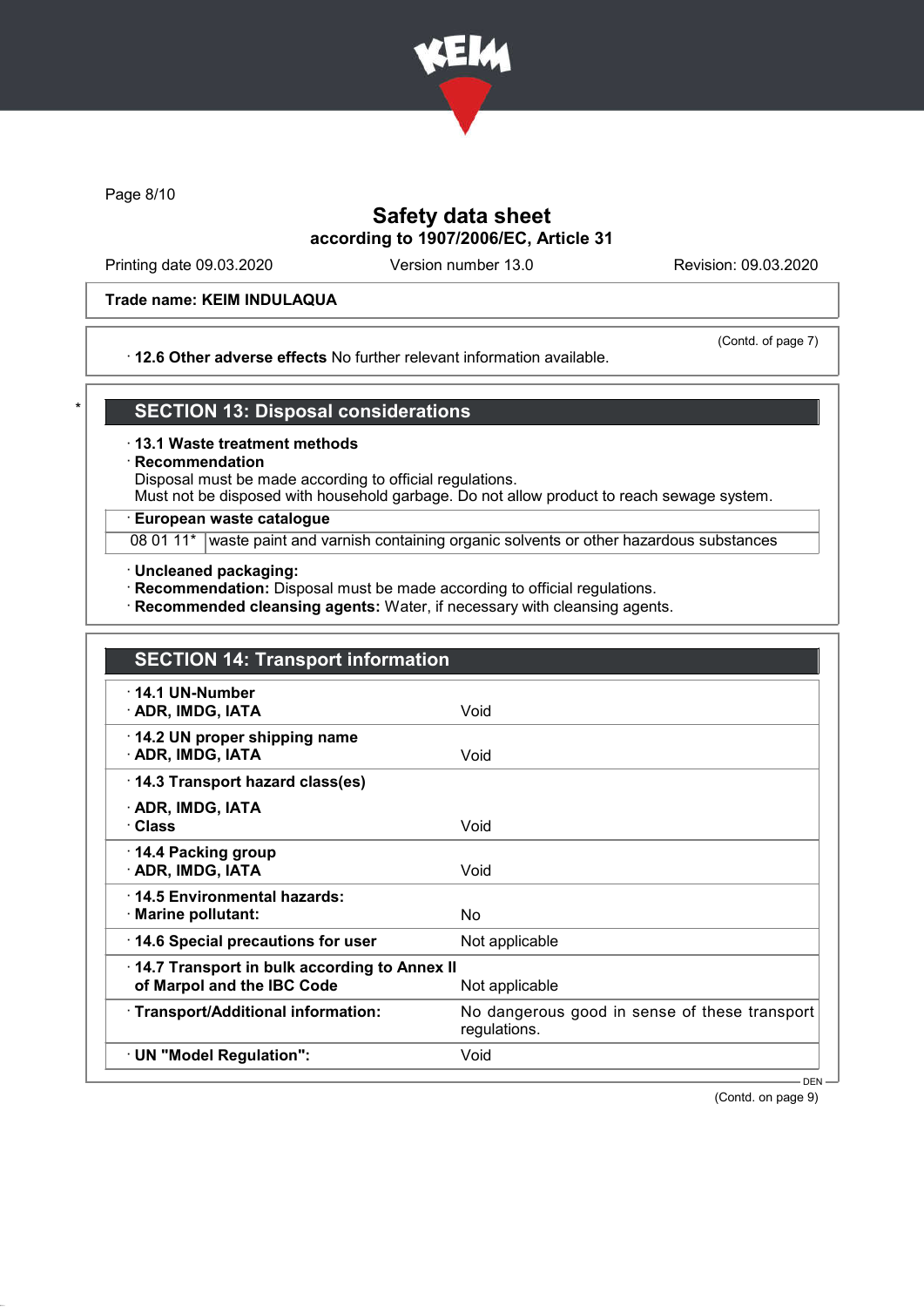

Page 9/10

## Safety data sheet according to 1907/2006/EC, Article 31

Printing date 09.03.2020 Version number 13.0 Revision: 09.03.2020

Trade name: KEIM INDULAQUA

(Contd. of page 8)

## **SECTION 15: Regulatory information**

- · 15.1 Safety, health and environmental regulations/legislation specific for the substance or mixture
- · Labelling according to Regulation (EC) No 1272/2008
- For information on labelling please refer to section 2 of this document.
- · Directive 2012/18/EU
- · Named dangerous substances ANNEX I None of the ingredients is listed.
- · Seveso category Not applicable
- · Qualifying quantity (tonnes) for the application of lower-tier requirements Not applicable
- · Qualifying quantity (tonnes) for the application of upper-tier requirements Not applicable
- · National regulations:
- · Waterhazard class: Water hazard class 1 (Self-assessment): slightly hazardous for water.
- · Other regulations, limitations and prohibitive regulations
- · Please note:
- TRGS 200 (Germany)
- TRGS 500 (Germany) TRGS 510 (Germany)
- TRGS 900 (Germany)
- · Substances of very high concern (SVHC) according to REACH, Article 57 Not applicable
- · Product-Code/Giscode: BSW50
- · 15.2 Chemical safety assessment: A Chemical Safety Assessment has not been carried out.

## SECTION 16: Other information

This information is based on our present knowledge. However, this shall not constitute a guarantee for any specific product features and shall not establish a legally valid contractual relationship.

### **Relevant phrases**

- H301 Toxic if swallowed.
- H310 Fatal in contact with skin.
- H311 Toxic in contact with skin.
- H314 Causes severe skin burns and eye damage.
- H317 May cause an allergic skin reaction.
- H318 Causes serious eye damage.
- H330 Fatal if inhaled.
- H400 Very toxic to aquatic life.
- H410 Very toxic to aquatic life with long lasting effects.
- · Department issuing SDS: KEIMFARBEN Germany, Product safety department
- Abbreviations and acronyms:

ADR: Accord européen sur le transport des marchandises dangereuses par Route (European Agreement concerning the International Carriage of Dangerous Goods by Road) IMDG: International Maritime Code for Dangerous Goods

- IATA: International Air Transport Association
- GHS: Globally Harmonised System of Classification and Labelling of Chemicals
- EINECS: European Inventory of Existing Commercial Chemical Substances
- ELINCS: European List of Notified Chemical Substances

(Contd. on page 10)

DEN